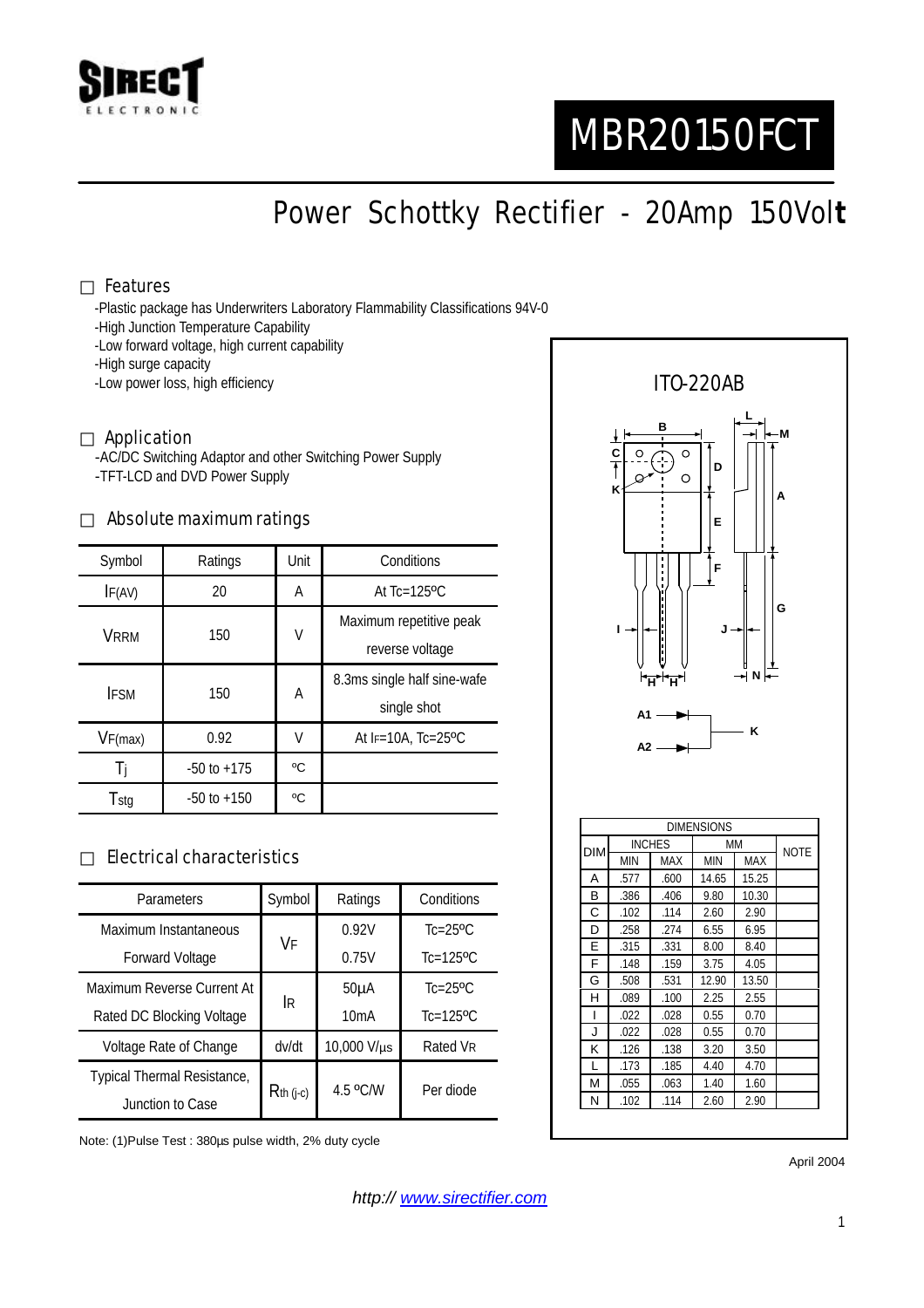### MBR20150FCT



**Figure 1. Average forward power dissipation versus average forward current (per diode)**



**Figure 2. Average forward current versus ambient temperature (d= 0.5, per diode)**







**Figure 4. Relative variation of thermal impedance junction to case versus pulse duration (per diode)**



**Figure 5. Reverse leakage current versus reverse voltage applied (typical values, per diode)**



**Figure 6. Junction capacitance versus reverse voltage applied (typical values, per diode)**

*http:// www.sirectifier.com*